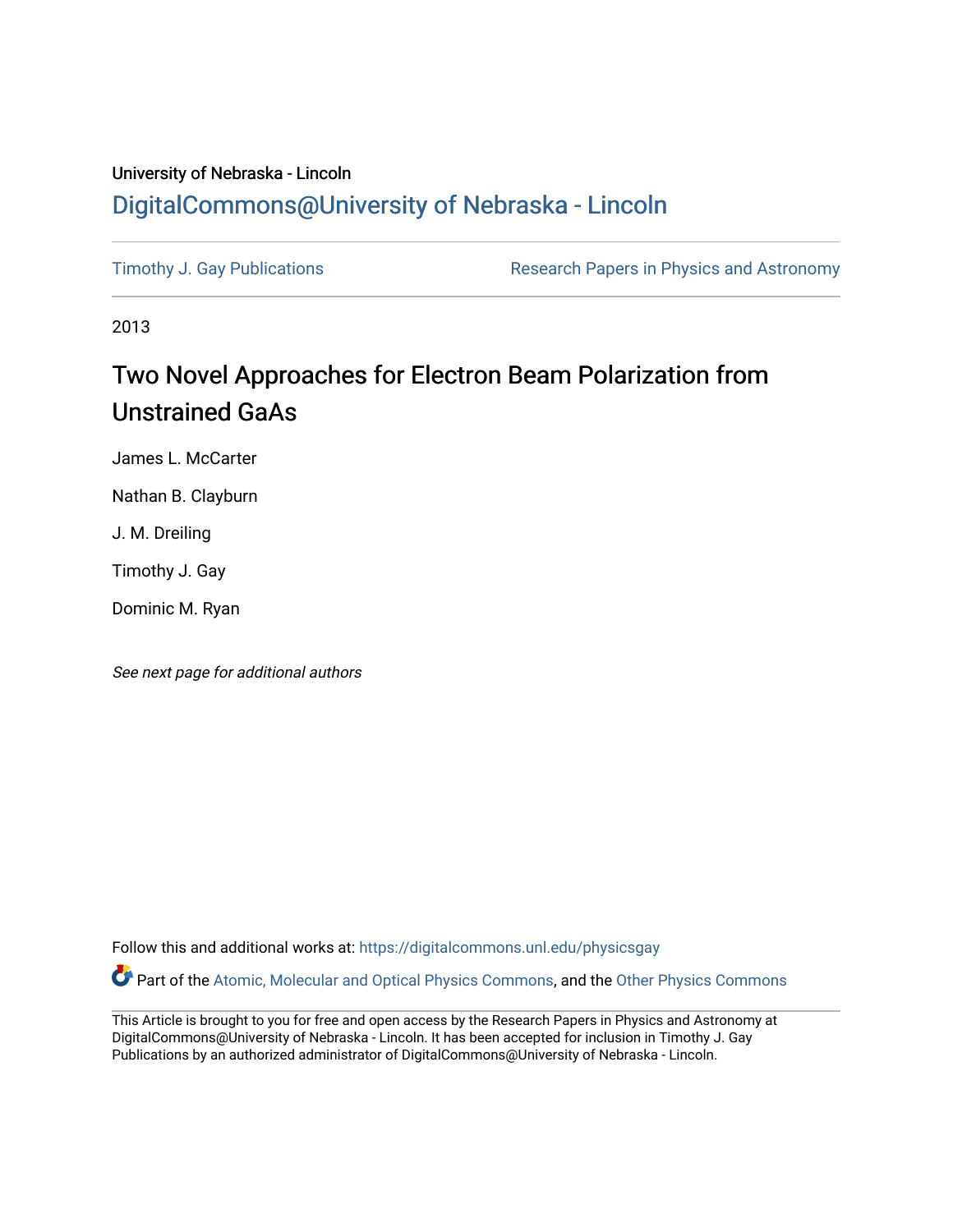## Authors

James L. McCarter, Nathan B. Clayburn, J. M. Dreiling, Timothy J. Gay, Dominic M. Ryan, John Hansknecht, Matt Poelker, Andrei Afanasev, and Ara Kechiantz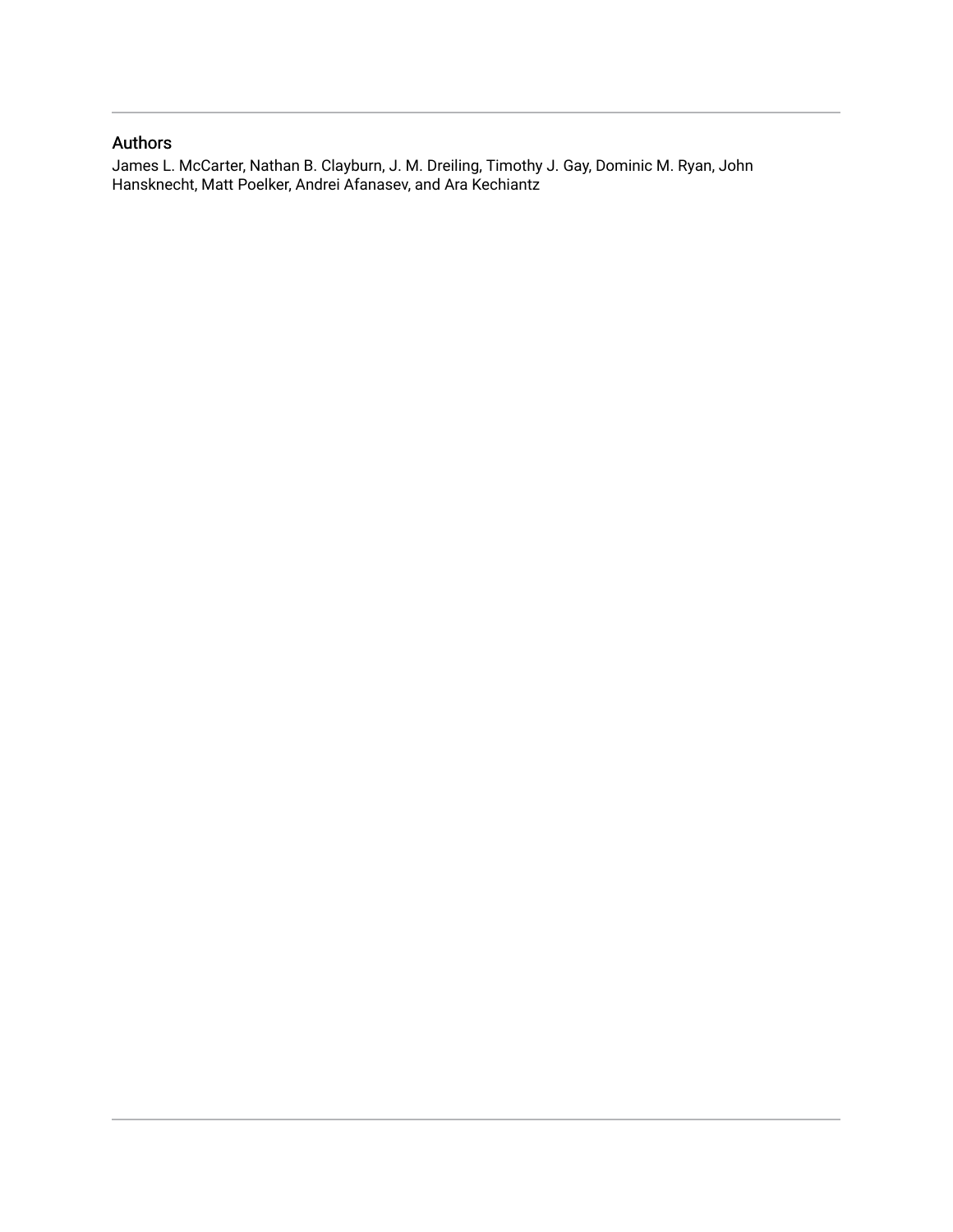



## **Two Novel Approaches for Electron Beam Polarization from Unstrained GaAs**

## **James L McCarter<sup>1</sup>**

*University of Virginia Charlottesville, VA 22904, USA Email: jlm2ar@virginia.edu*

## **Nathan B Clayburn, Joan M Dreiling, Tim J Gay, Dominic M Ryan**

*University of Nebraska-Lincoln Lincoln, NE 68588, USA*

## **John Hansknecht, Matt Poelker**

*Thomas Jefferson National Accelerator Facility Newport News, VA 236060, USA*

## **Andrei Afanasev, Ara Kechiantz**

*The George Washington University Washington, DC 20052, USA*

1

Two novel approaches to producing highly-polarized electron beams from unstrained GaAs were tested using a micro-Mott polarimeter. Based on a suggestion by Nakanishi [\[1\]\]](#page-8-0), twophoton photoemission with 1560 nm light was used with photocathodes of varying thickness:  $625\mu$ m,  $0.32\mu$ m, and  $0.18\mu$ m. For each of these photocathodes, the degree of spin polarization of the photoemitted beam was less than 50%. Polarization via two-photon absorption was highest from the thinnest photocathode sample and close to that obtained from one-photon absorption (using 778 nm light), with values  $40.3\pm1.0\%$  and  $42.6\pm1.0\%$ , respectively. The second attempt to produce highly-polarized electrons used one-photon emission with 778 nm light in Laguerre-Gaussian modes with different amounts of orbital angular momentum. The degree of electron spin polarization was consistent with zero, with an upper limit of  $\sim 3\%$  for light with up to  $\pm$ 5h of orbital angular momentum. In contrast, the degree of spin polarization was 32.3±1.4% using circularly-polarized laser light at the same wavelength, which is typical for thick, unstrained GaAs photocathodes.

[1] T. Matsuyama *et al*. in *Proceedings of the 4 th Pacific Rim Conf. on Lasers and Electro-Optics* 164-5 (2001)

*XVth International Workshop on Polarized Sources, Targets, and Polarimetry September 9-13, 2013 Charlottesville, Virginia, USA*

<sup>&</sup>lt;sup>1</sup> Speaker. Current affiliation and address: The University of Virginia. Charlottesville, VA 22904, USA. Tel. 1 757 325 6783.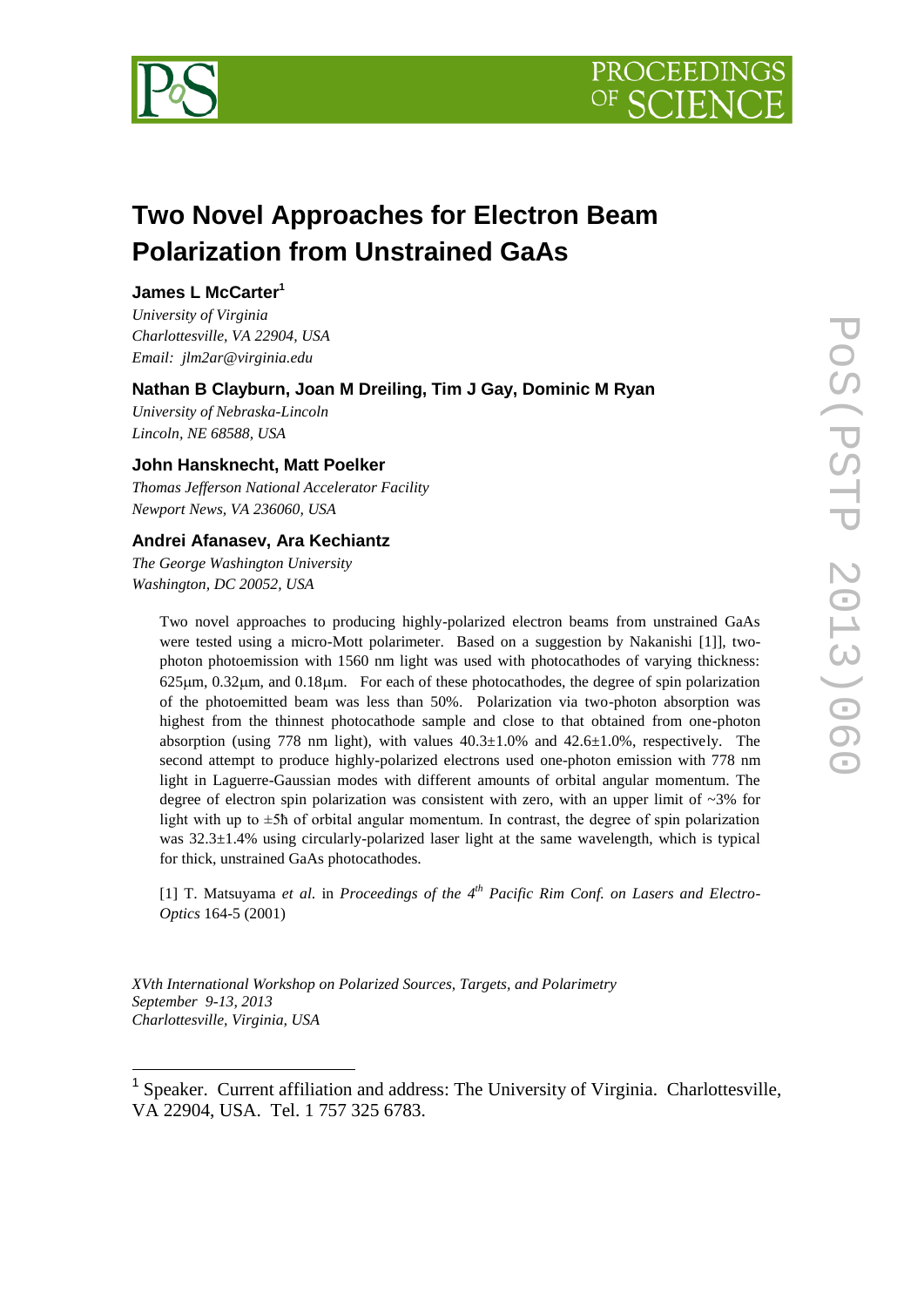## **1. Introduction**

Polarized electron sources are important parts of particle accelerators like the Continuous Electron Beam Accelerator Facility (CEBAF) at Jefferson Lab, where polarized electrons probe nuclear structure, dynamics of strong interactions, electro-weak nuclear physics including parity-violation, and physics beyond the Standard Model [\[2\].](#page-8-1) The first GaAs-based polarized electron source used at an accelerator  $\lceil 3 \rceil$  provided beam polarization  $\sim$ 35%, with polarization limited to less than 50% due to the degeneracy in the  ${}^{2}P_{3/2}$  energy level of unstrained bulk GaAs [\[4\]](#page-8-3)[,\[5\].](#page-8-4) Significantly higher beam polarization was obtained in the 1990s by introducing an axial strain within the GaAs crystal structure, eliminating this degeneracy [6- 8]. By using strained-superlattice GaAs/GaAsP structure, today's beam polarization routinely exceeds 80% [\[9\]\[10\].](#page-8-5) In addition to having significantly lower quantum efficiency (QE), these high polarization strained-GaAs photocathodes are expensive and delicate compared to unstrained bulk GaAs [\[8\].](#page-8-6)

This paper presents the results of two methods, both of which modified the source GaAs illumination, designed to improve the polarization of photoelectrons produced from unstrained bulk GaAs. Both experiments measured photoelectron polarization using a compact retardingfield micro-Mott polarimeter [\[11\].](#page-8-7) The first method used circularly polarized light of wavelength 1560 nm, which is half of the band-gap, to create photoemission from two-photon absorption [\[12\].](#page-8-8) The second technique attempted to couple spin from light with orbital angular momentum into the electrons in the GaAs photocathode [\[13\].](#page-8-9)

### **2. Electron Polarization from Two-Photon Photoemission**

#### **2.1 Introduction**

Matsuyama et al. proposed using two-photon absorption as a mechanism to obtain high polarization from unstrained GaAs [\[1\].](#page-8-0) They reasoned that quantum mechanical selection rules associated with the simultaneous absorption of two photons of circularly-polarized light at half the band-gap energy would provide a means to populate the conduction band with electrons of just one spin state yielding, in principle, completely polarized electrons in the conduction band immediately following excitation ([Figure 1](#page-4-0)). Subsequently, Matsuyama et al. [\[14\]](#page-8-10) performed an experiment that relied on electron-hole photoluminescence measurements (but not photoemission) with electron-hole recombination fluorescence polarization measured to be 58%. This value was used to infer an electron polarization of 95% at the time of excitation to the conduction band.

In contrast with Ref. [\[14\],](#page-8-10) Bhat et al. [\[15\]](#page-8-11) provided a more detailed analysis of twophoton absorption in semiconductors, and predicted that polarization via two-photon absorption in GaAs should be less than 50%. Photoluminescence experiments using differential transmission pump/probe techniques indicated a nascent polarization equal to 48%, in support of their predictions [\[15\]\[16\].](#page-8-11)

Because of these differing sets of predictions and experiments, our experiment was designed to evaluate two-photon emission as relevant to providing a polarized electron source. Presented is a direct measurement of electron beam polarization from two-photon excitation of GaAs, of three different sample thicknesses. For each sample, the degree of spin polarization of the photoemitted beam was less than 50%, contradicting both the prediction and photoluminescence measurements of Matsuyama et al. [\[1\]\[14\].](#page-8-0) Polarization via two-photon absorption was highest from the thin photocathode samples (~40%) and was comparable to that obtained via one-photon  $778 \text{ nm}$  absorption ( $\sim 43\%$ ).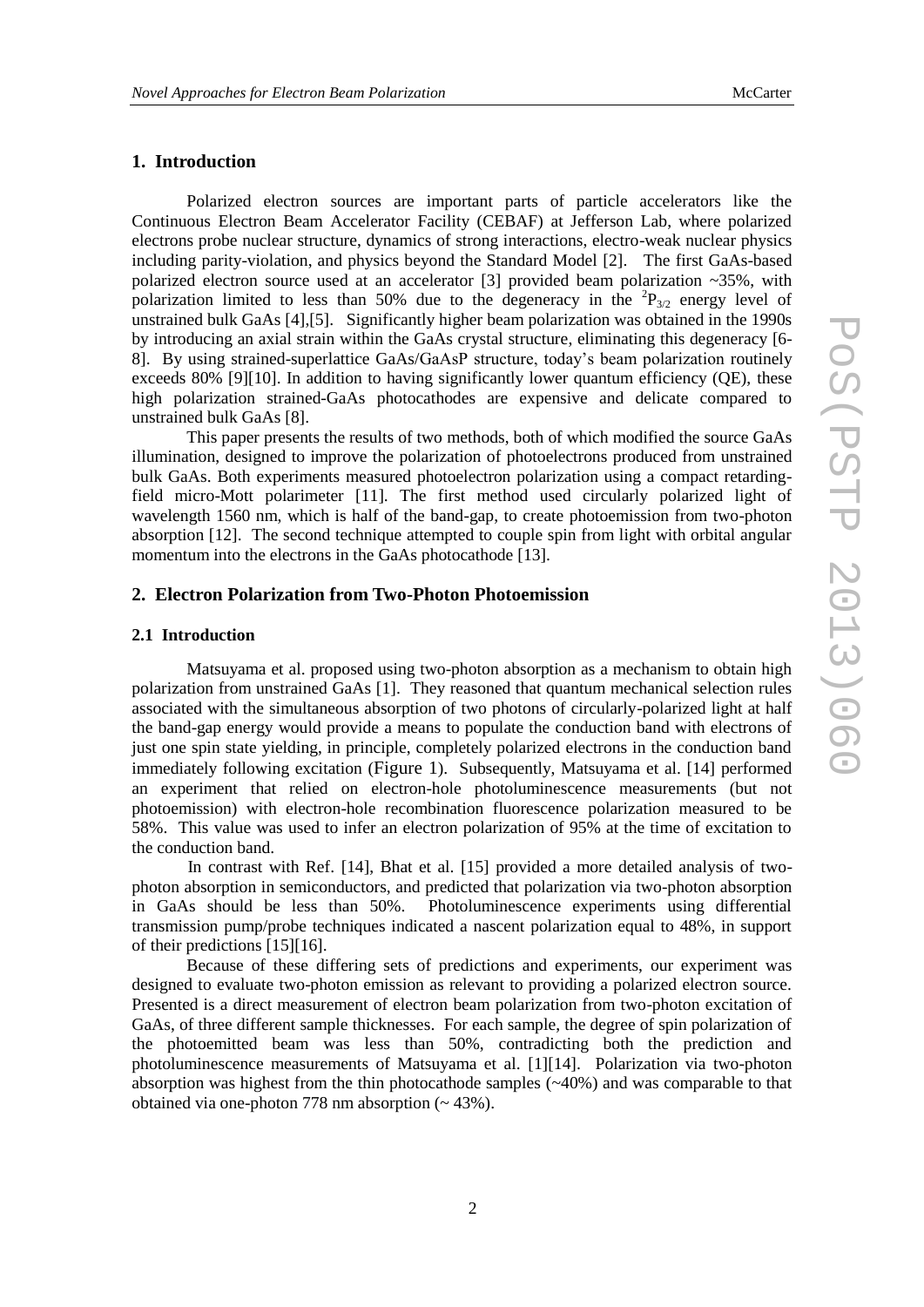

<span id="page-4-0"></span>*Figure 1: Various means to populate the conduction band of GaAs with circularly-polarized light: a) onephoton excitation of unstrained GaAs, b) one-photon excitation of strained GaAs, c) two-photon excitation of unstrained GaAs with photons having energy equal to half that of the band-gap as predicted in Ref [\[1\],](#page-8-0) and d) excitation of unstrained GaAs using one-photon of OAM light with m=2. The circled values in (a) indicate relative transition probabilities for unstrained GaAs.* 

#### **2.2 Experimental setup**

The apparatus consisted of a low-voltage polarized electron source chamber for installing and activating photocathodes, a beam transport section, and a micro-Mott retardingfield polarimeter, as seen in ([Figure 2](#page-5-0)). Three different wafers of unstrained GaAs were used as photocathode material. One sample, known as the "thick" sample  $(625 \mu m)$ , was unstrained bulk GaAs, and the "thin" samples  $(0.18 \text{ and } 0.32 \mu \text{m})$  were grown on thick GaAs substrates, with an intervening barrier layer of p-Al<sub>0.3</sub>Ga<sub>0.7</sub>As that was ~0.9 µm thick. The barrier layer ensured that only electrons produced in the thin GaAs layer could reach the photocathode surface. For all GaAs samples, the photocathode was biased at -268V using batteries and the emitted electron beam was delivered to the micro-Mott polarimeter using a 90° electrostatic deflector [\[17\]](#page-8-12) and electrostatic steering lenses [\[18\].](#page-8-13)

For photoemission from one-photon absorption, the light source was a simple 778 nm low-power diode laser operating either in DC or RF pulsed-mode at repetition rates from 250 to 1000 MHz. For two-photon absorption, light at half the band-gap energy is needed. The 1560 nm source was a gain-switched fiber-coupled diode "seed" laser and fiber-amplifier that produced up to 5 W average power at repetition rates from 250 to 2000 MHz, with optical pulse widths of  $\sim$  40 to 60 ps, depending on the rate [\[19\].](#page-8-14) By using short-pulse light, high peak power was obtained to enhance the two-photon absorption process, which normally results in a very low quantum efficiency. With a maximum laser peak intensity of  $\sim 2 \times 10^5$  W/cm<sup>2</sup> two-photon emission had a maximum QE of  $\sim 1x10^{-7}$ %, as compared to  $\sim 1.5$  % measured in the one-photon process. The entire apparatus, including optics used, is described more thoroughly in other publications [\[11\]\[12\].](#page-8-7)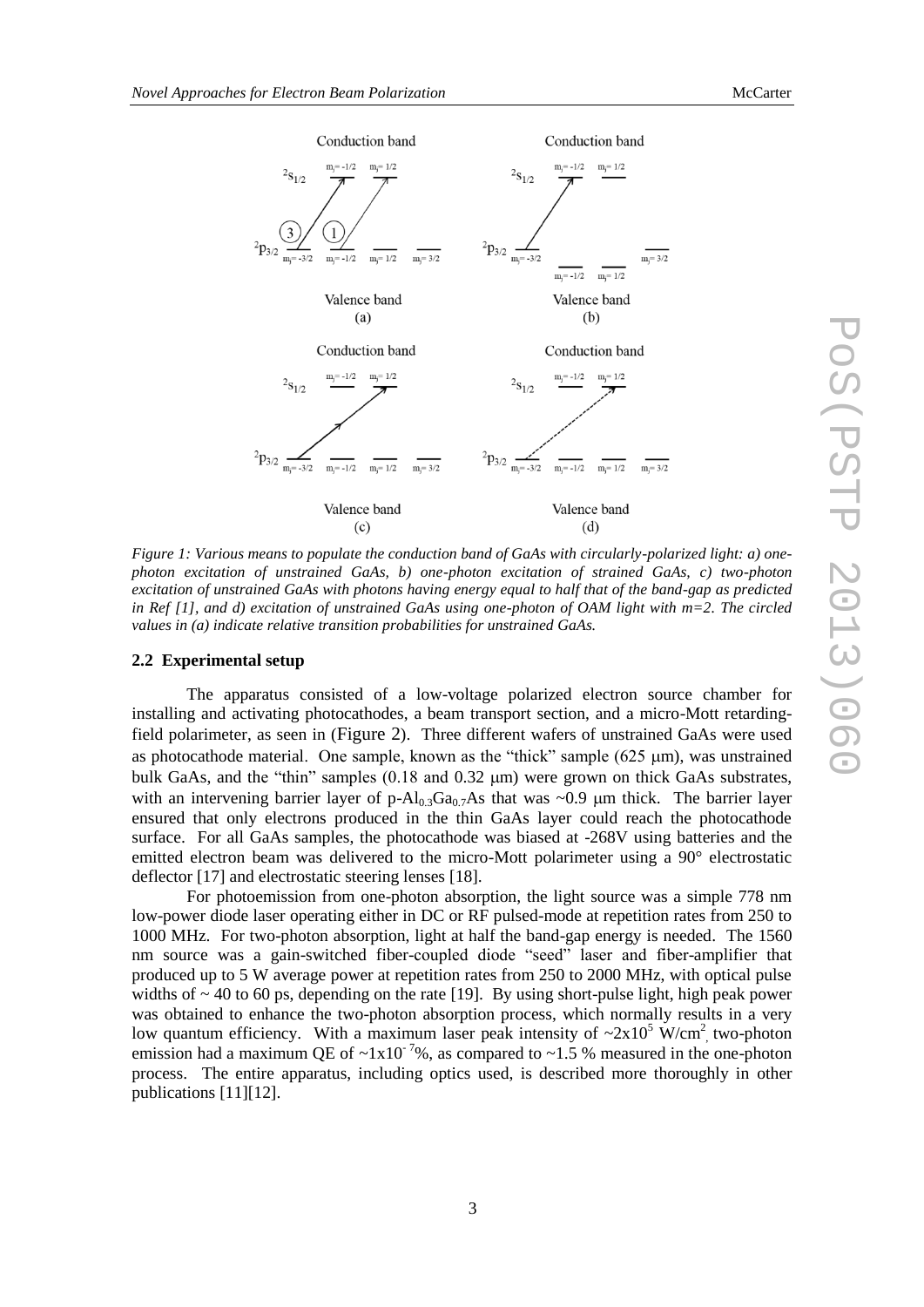

<span id="page-5-0"></span>*Figure 2: Schematic of the experimental apparatus, with source chamber, transport, and Mott chamber sections. The black lines directed through the lenses represent electron trajectories simulated by SIMION.*

#### **2.3 Results and Discussion**

The polarization asymmetry of the electron beams generated with one- and two-photon excitation was measured using the micro-Mott polarimeter, in the manner described in [\[11\]](#page-8-7) using a gold target biased at 20 kV and with a maximum electron energy loss in the target  $\Delta E=0$ . For the thick GaAs sample, using light at 778 nm, which corresponds to one-photon absorption, repeated measurements gave a polarization of 33.4±0.8 %, typical of bulk GaAs. At 1560 nm, corresponding to two-photon photoemission, the measured polarization was  $16.8\pm0.4$ %, which was significantly lower than any prediction.

One reason for the lower-than-expected value of polarization associated with twophoton emission, as seen in the thick GaAs sample, is that 1560 nm light has a much longer absorption depth in GaAs than does 778 nm light. This longer depth leads to more depolarization of the excited electrons. Not clear from the bulk sample measurements was if the lower-than-expected two-photon polarization was due either to these long electron diffusion paths to the cathode surface or to an unexpectedly low value of initial two-photon polarization, in contradiction to ref. [\[15\].](#page-8-11) The photoelectron polarization was thus measured using samples with thicknesses significantly less than the expected electron spin-depolarization length [\[20\].](#page-8-15) The thin GaAs samples, with active thickness of 0.18 um or 0.32 um, were analyzed, and for the thinnest GaAs sample, the polarizations of both one- and two-photon absorption were only slightly different,  $\sim$  43% vs. 40%, respectively, as seen in Table 1.

| <b>Photoelectron Polarization %</b> |                     |                                |
|-------------------------------------|---------------------|--------------------------------|
| <b>Active Thickness</b>             | One-photon (778 nm) | Two-photon $(1560 \text{ nm})$ |
| $0.18 \text{ }\mu\text{m}$          | $42.6 \pm 1.0$      | $40.3 + 1.0$                   |
| $0.32 \text{ }\mu\text{m}$          | $44.0 + 1.1$        | $36.0 \pm 0.9$                 |
| <b>Bulk Material</b>                | $33.4 \pm 0.8$      | $16.8 \pm 0.4$                 |

*Table 1. Photoemitted electron polarization taken for one- and two-photon absorption for three different samples of GaAs.*

While theoretically one-photon absorption should give 50% polarization, there are many effects which reduce the polarization, even with thin active layers, and the measured ~43% polarization at 778 nm is typical of thin unstrained GaAs [\[21\].](#page-8-16) The convergence of the twophoton polarization to that of the one-photon polarization with decreasing sample thickness indicates an initial two-photon polarization close to 50%, as proposed by Bhat et. al [\[15\].](#page-8-11) As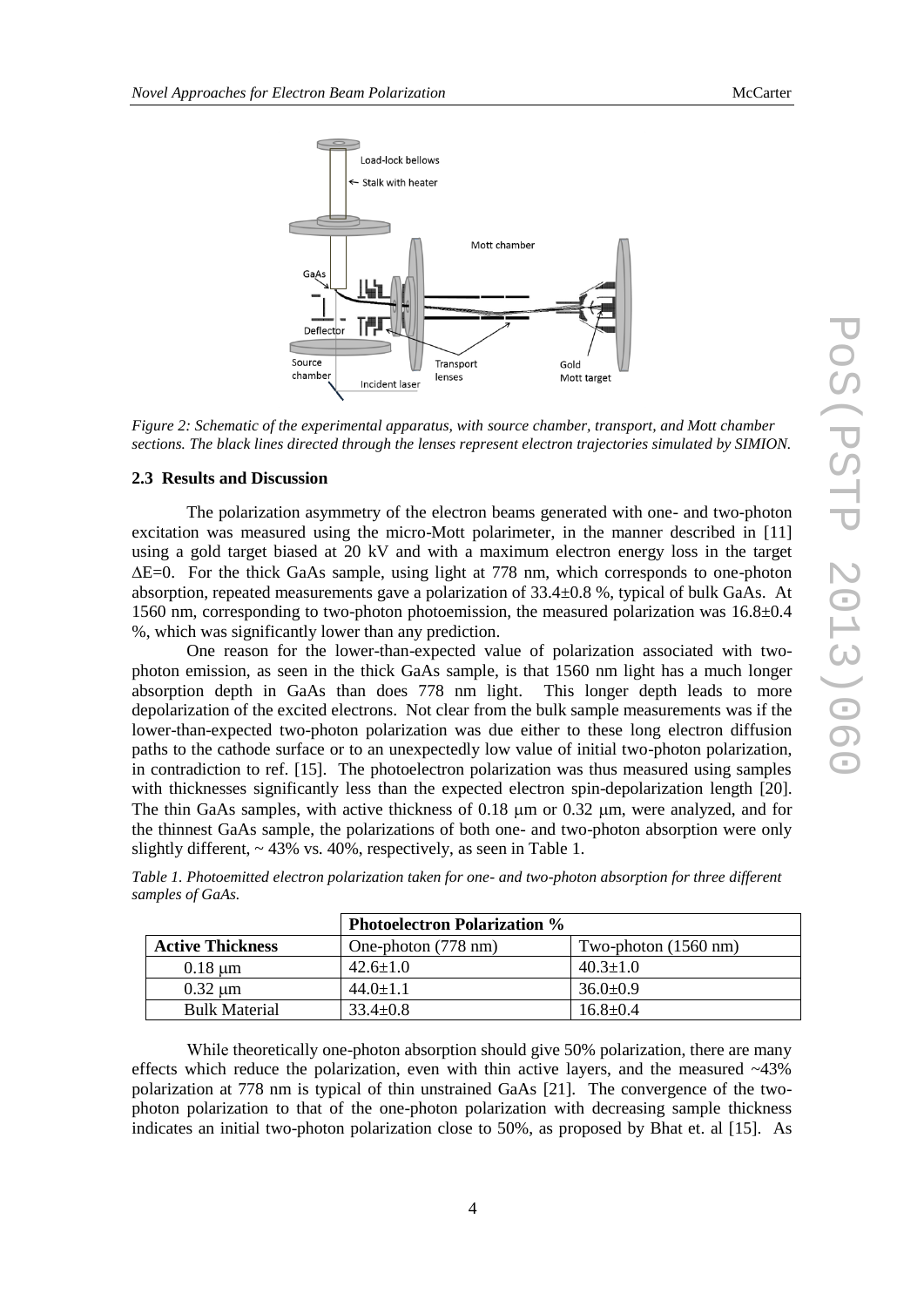such, two-photon absorption appears to be incapable of producing an electron beam with polarization greater than 50%.

## **3. Electron Polarization from Photoemission using Light with Orbital Angular Momentum**

#### **3.1 Introduction**

Light beams with azimuthal phase dependence – often referred to as "twisted light" or "vortex light" —can carry orbital angular momentum (OAM) about their axis of propagation. Light with OAM is different from conventional circularly-polarized light that possesses only one unit  $(\pm \hbar)$  of spin angular momentum (SAM) per photon in that it can possess arbitrarily large values of OAM, ±*m*ħ, where *m* is a positive integer [\[22\].](#page-8-17)

As detailed above, GaAs has long been used to generate spin-polarized electron beams via photoemission using light with SAM [\[23\].](#page-8-18) We explored the idea of creating spin-polarized electron beams by imparting angular momentum to electrons in the conduction band of bulk GaAs using light with OAM. Such an idea is appealing; given the large amount of OAM that vortex beams can carry, one might expect that at least part of it could be transferred through spin-orbit coupling to the photoelectrons emitted from the surface. As explained in ref [\[13\],](#page-8-9) there is a lack of calculations in the literature relating to this possible coupling, and as such, we designed our experiment designed to test for this possible spin-orbit coupling. Polarization measurements were consistent with zero, suggesting that light with OAM does not couple effectively to the internal motion of electrons in a semiconductor, at least when the focused transverse laser spot size is  $\sim$ 200  $\mu$ m or larger.

#### **3.2 Experimental setup**

In this experiment, the main apparatus was similar to that used for two-photon photoemission, as described above ([Figure 2](#page-5-0)), with only a difference in the choice of light source. For this experiment, two linearly-polarized 780 nm laser beams of comparable intensity were directed at diffraction gratings with screw dislocations, which produced two linearlypolarized laser beams with Laguerre–Gaussian (LG) transverse spatial modes, corresponding to light with OAM [\[22\]\[23\]](#page-8-17)[\[26\].](#page-8-19) The amount of the OAM was determined by the choice of grating, and the two beams had opposite senses of rotation. The light was then directed to the GaAs photocathode, where they had transverse laser spot sizes of at least 200  $\mu$ m, and produced electron beams that were delivered to the micro-Mott polarimeter [\[11\].](#page-8-7) A more complete description of this apparatus, including further detail on the production of OAM light, can be found in ref. [\[13\].](#page-8-9)

#### **3.3 Results and Discussion**

The functionality of the apparatus, and in particular the retarding-field micro-Mott polarimeter biased at +20 kV, was verified using circularly-polarized laser light, and was found to be 32±0.87(pol)±0.48%(sys), wherein "pol" and "sys" refer to "polarization" (i.e., the uncertainty resulting solely from the Mott measurement) and "systematic" error respectively.

Four different diffraction gratings were used to create light with  $\pm 1$ ,  $\pm 2$ ,  $\pm 3$  or  $\pm 5$  units of OAM. Repeated polarization measurements, shown in [Figure 3,](#page-7-0) indicate that the polarization for all topological charges is less than  $\sim 3\%$  and is consistent with zero. The error bars reflect an absolute uncertainty of  $\pm 0.05\%$  in the polarization measurements as well as an absolute systematic uncertainty of  $\pm 1.77\%$  (added linearly). Due to the method used to calculate polarization from the measured Mott asymmetry [\[13\],](#page-8-9) the latter systematic uncertainty is completely dominated by effects associated with changes in the spatial profile of the OAM light on the photocathode as the sign of the topological charge is flipped. These spatial profile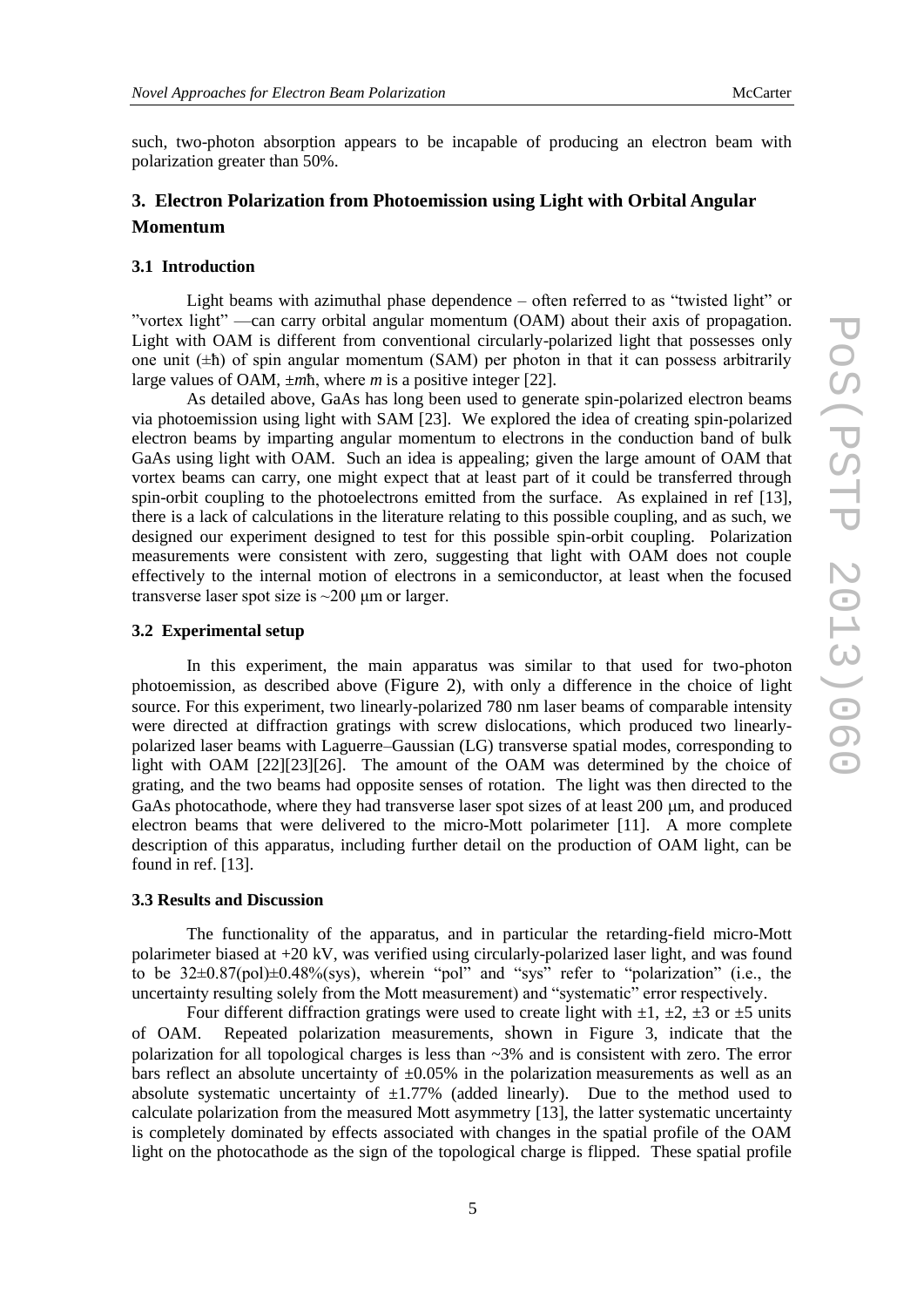changes slightly alter the efficiency to detect the Mott scattered electrons, which causes systematic uncertainty, and this effect becomes more pronounced with bigger beam sizes, associated with higher values of *m*. Taking this systematic effect into account, we find that for light with OAM, electron polarization,  $P_e = 0.73 \pm 0.04$  (pol $\pm 1.77$  (sys)%;  $0.71\pm0.06(pol)\pm1.77(sys)\%$ ;  $0.30\pm0.06(pol)\pm1.77(sys)\%$ ;  $0.16\pm0.06(pol)\pm1.77(sys)\%$  for m = 1, 2, 3, and 5 respectively, with all results consistent with zero, as seen in [Figure 3.](#page-7-0)



<span id="page-7-0"></span>*Figure 3: Electron polarization measurements for beams with various amounts of OAM. Error bars are discussed in the text.*

### **4. Summary of Both Techniques**

Two different novel techniques were used to generate electron beams from unstrained GaAs. For the first, two-photon photoemission using 1560 nm light produced electron beams from varying thicknesses of unstrained GaAs photocathodes:  $625 \text{ µm}$ ,  $0.32 \text{ µm}$  and  $0.18 \text{ µm}$ . Polarization via two-photon absorption from the thickest sample was approximately half that obtained via one photon absorption, and had the same sign. For the thinner samples, polarizations via two and one-photon absorption were comparable,  $\sim$  40% to 43%, respectively, with the degree of spin polarization of the photoemitted beam always less than 50%. These results indicate that the two-photon transition depicted in Figure 1c does not occur with significant probability, which is a result that when coupled with the low QE of two-photon emission precludes the use of this technique in creating polarized electron beams.

The second technique tested the spin-orbit coupling of light with OAM with electrons in GaAs. For all values of OAM used, the polarization results were consistent with zero, and these null polarization results, as well as the lack of obvious dependence of photocathode QE on *m* value, imply at most a relatively weak coupling between the OAM of the incident laser beam and the valance-band electrons of the GaAs bulk. A definitive statement about such coupling strengths will obviously require more precise experiments. Further experiments investigating spin-polarized photoemission using OAM light from GaAs would consist principally of improvements to the optical system described, reducing spatial variations or creating smaller beam sizes.

#### **Acknowledgements**

We thank Steve Covert, Jim Clark, Marcy Stutzman and Phil Adderley for assistance with the apparatus, and acknowledge useful discussions with Leonid Gerchikov of St. Petersburg State Polytechnic University, Russia regarding theoretical models of two-photon photoemission and polarization. We also thank M. Fabrikant for independently proposing the experiment and